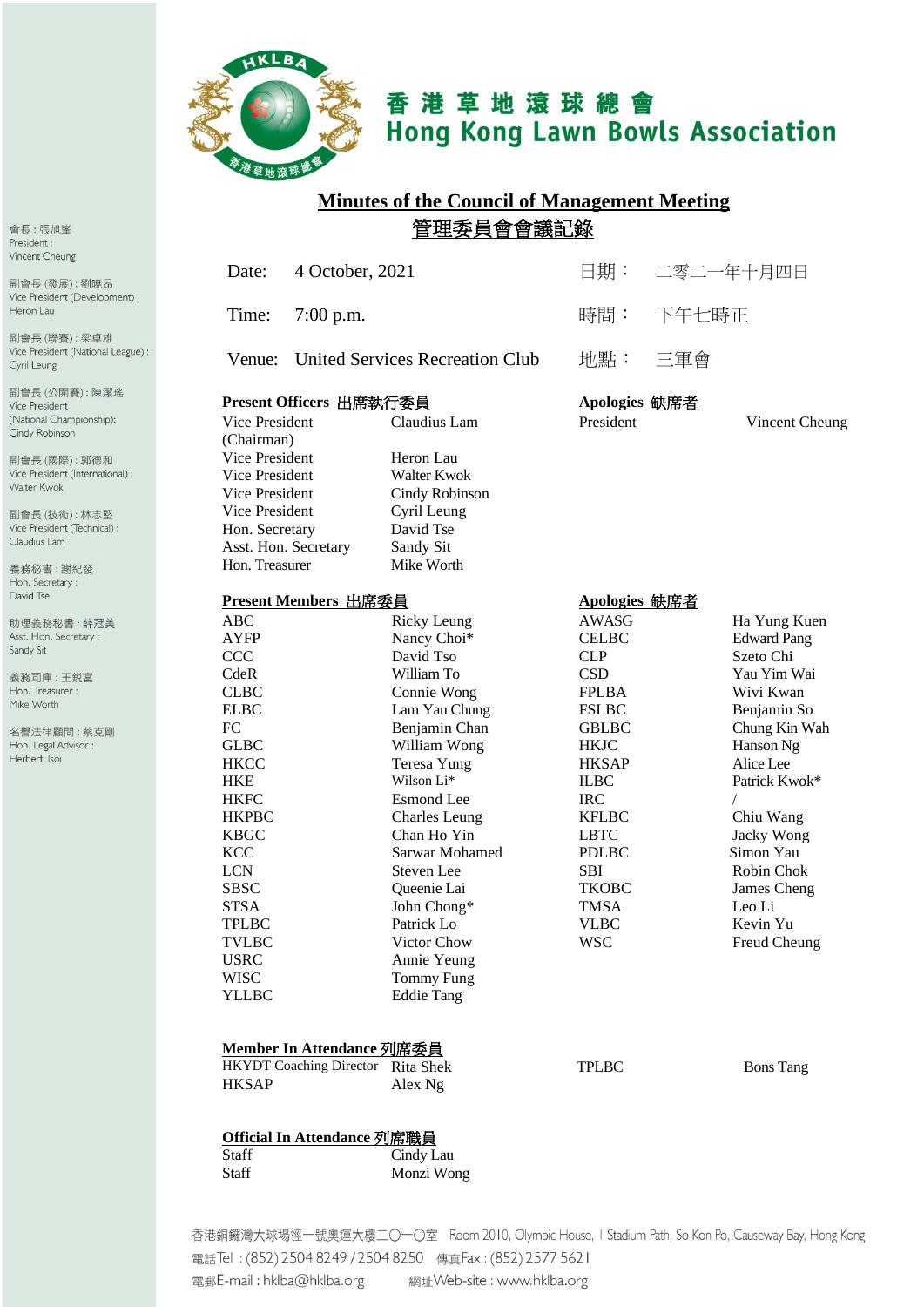## **1 ACCEPTANCE OF PREVIOUS MINUTES**

Having been circulated to all members of the Council of Management, the minutes of the council meeting held on 23 August, 2021 were taken as read, confirmed, and approved.

# **2 MATTERS ARISING**

Nil

# **3 CORRESPONDENCE**

- 3.1 HKLBA received an invitation from Bowls Japan in respect of the World Masters Games 2021 Kansai Lawn Bowls Tournament to be held in May, 2022. The organizer welcomed all our member clubs to participate as individual competitors. Their secretariat would send details of the Tournament later.
- 3.2 HKLBA received a notice from CCC to announce that CCC Master would be postponed until further notice.
- 3.3 On behalf of the President, the Hon Secretary gave a brief account on the complaint filed openly by Mr. Jacky Wong and LBTC. Owing to the seriousness of their complaints, HKLBA would follow it up in depth. Owing to the political and defamatory nature of the complaint, the President reminded all councilors that unity, self-respect and synergy were required now to handle this sensitive issue.

## **4 TREASURER'S REPORT**

4.1 Summary of outstanding payments as at 4 October, 2021 was tabled. The Hon. Treasurer reported that the number of clubs with debts over 120 days was insignificant except three clubs, which were reminded to settle the payment as soon as possible.

## **5 NATIONAL LEAGUE**

## 5.1 Premier League 2021

The League Panel ruled that one point was deducted from KCC-B for their late verification in game M22015, and four points were deducted from HKJC-A for their failure to arrive in game M23092.

#### 5.2 Change of home venue

We received a request from HKYDT to change their home venue from Tai Po to Victoria Park. There being no objection, the request was approved by the Council of Management.

Another request was received from ELBC to apply for their home green to ALC, IE or YCK. According to the maximum quota system, the sides of YCK was comparatively suitable to accommodate ELBC's home green application. The being no objection, the request was approved by the Council.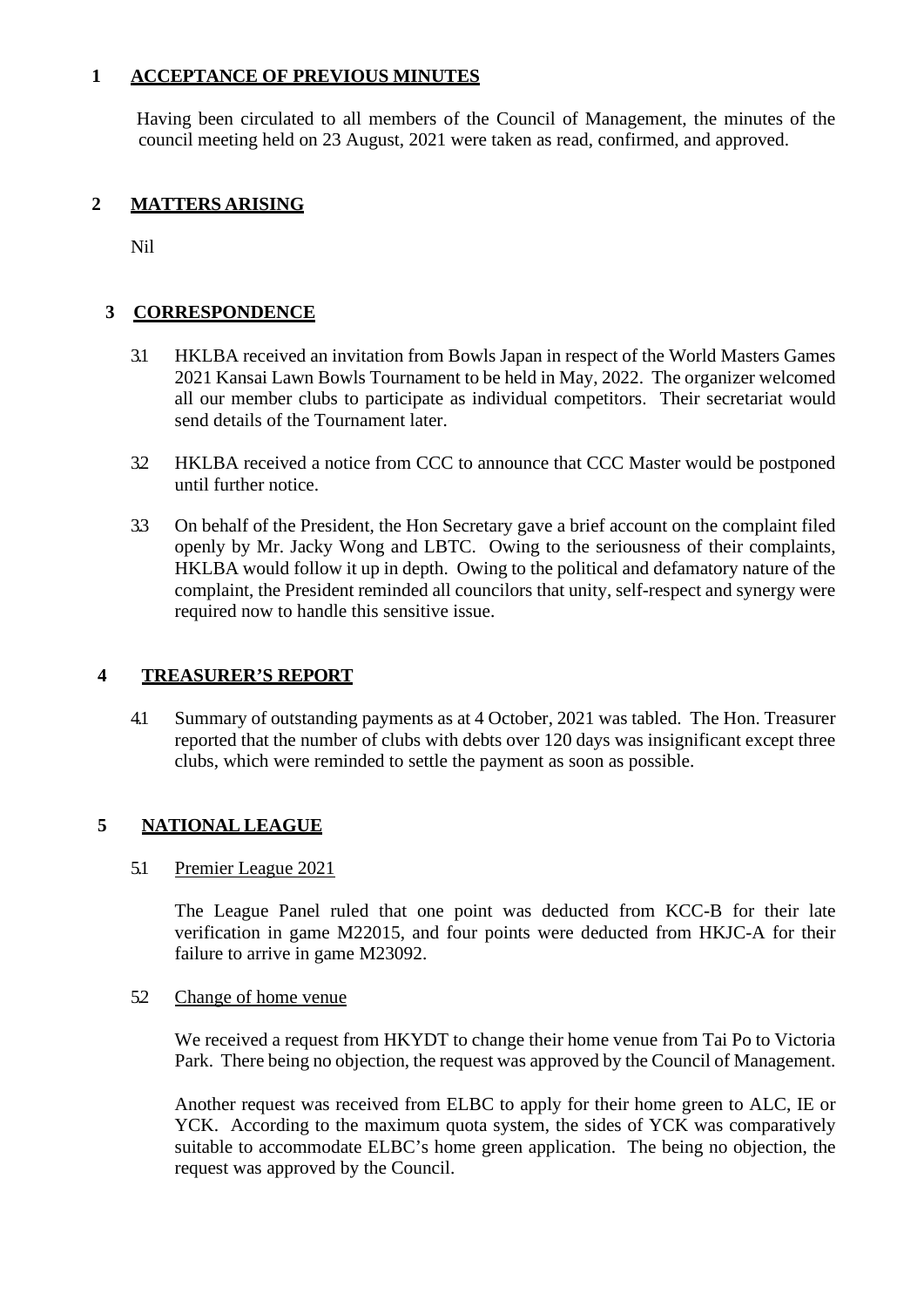#### 5.3 Procedure on drawing of rinks

VP (National League) reported that an email for clarification on Drawing of Rinks has been issued. He pointed out that convenors should educate their bowlers to familiarize with the rules and regulations. All the procedures were stipulated in the Bye-laws and uploaded on the website.

# **6 NATIONAL COMPETITION**

#### 6.1 Provision of Rinks

VP (National Championships) thanked the following Clubs for hosting the semi-finals of the National Competitions 2021 in September:

IRC – Men National Fours KBGC – Women National Fours CCC – Men Novice Pairs FC – Women Novice Pairs

#### 6.2 National Day Celebration - Indian Recreation Club Invitation Triples 2021

VP (National Championships) also thanked IRC for hosting the National Day Celebration - Indian Recreation Club Invitation Triples 2021 on 1 October, 2021. Over 200 players from 37 Clubs participated in this celebration event. The section winners were as follows:

| <b>Section</b> | Winner       | <b>Section</b> | Winner       |
|----------------|--------------|----------------|--------------|
| Cup            | <b>YLLBC</b> | Spoon          | <b>ELBC</b>  |
| Plate          | <b>USRC</b>  | Fork           | <b>IRC-H</b> |
| Bowl           | CCC.         | Knife          | $CI$ $P$     |
| Shield         | IL BC        | Chopsticks     | <b>TPLBC</b> |

6.3 Angela Chau Memorial Mixed Triples Competition 2021

As sponsored by Club de Recreio, the Semi-finals and Final of the Angela Chau Memorial Mixed Triples Competition 2021 was scheduled for 24 October, 2021 (Sunday) at the CdeR. All the Semi-finalists would be required to attend the trophy presentation ceremony held immediately after the Final game. Prior approval from CdeR would be needed for spectators on the Final Day.

#### 6.4 National Events Calendar 2022-2023

The HKLBA was preparing the National Events Calendar for 2022-2023. Member clubs who would like to organize events were advised to inform HKLBA and seek for its endorsement as soon as possible.

# **7 DEVELOPMENT**

Nil

# **8 TECHNICAL**

Nil